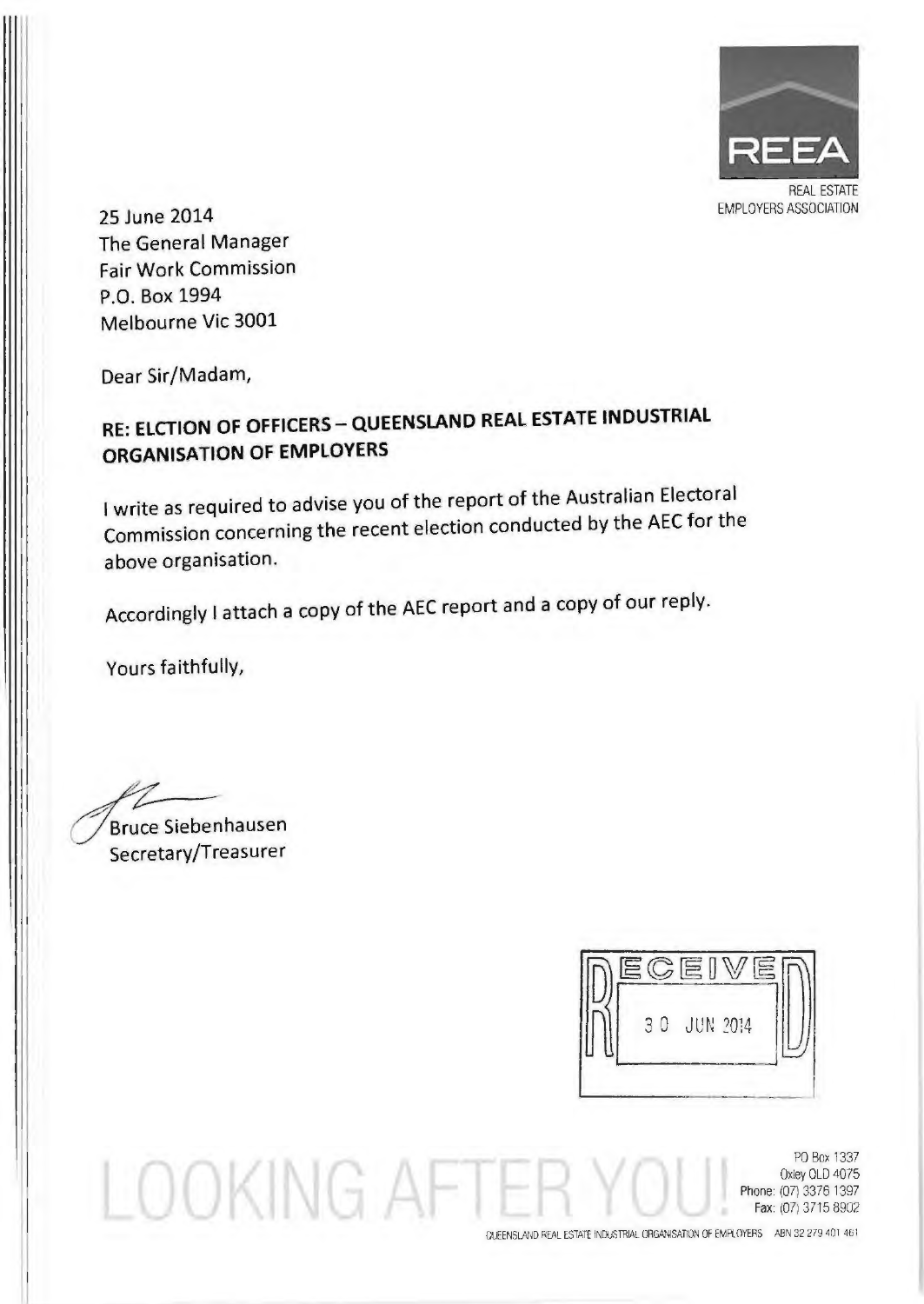



Our Ref E2014/78

Mr Bruce Siebenhausen Secretary/Treasurer 3 Jenee St JINDALEE OLD 4074

Dear Mr Siebenhausen

### Fair Work (Registered Organisations) Act 2009

### POST ELECTION REPORT

### Queensland Real Estate Industrial Organisation of Employers

### ELECTION/S COVERED IN THIS REPORT

Election Decision No: E2014/78- Committee of Management

### RULES

Rules used for the election:

Part 1 (6 & 15); Part 2 (2); Part 3 (3-9); Part 4 (10-30)

### Rules difficult to apply/interpret:

Part 1 (6 & 15}. The membership described in Part 1 {6} refers to 'Employers' as well as 'Persons. Firms or Companies'. Part 1 (15} refers in (d) to 'The Officers and other members'.

In applying the rules to the election of the committee of management it is difficult to apply rules in Part 2 (5-7} as the nominations received were for 'individuals' whereas the roll of voters comprised ·employers'. The same issue arose during the ballot, where 'employers' were sent ballot material but 'individuals' vote. Rule 10 in Part 2 refers to the roll include 'The name of each person who is an eligible member of the organisation .... '

It is recommended that the rules be amended to: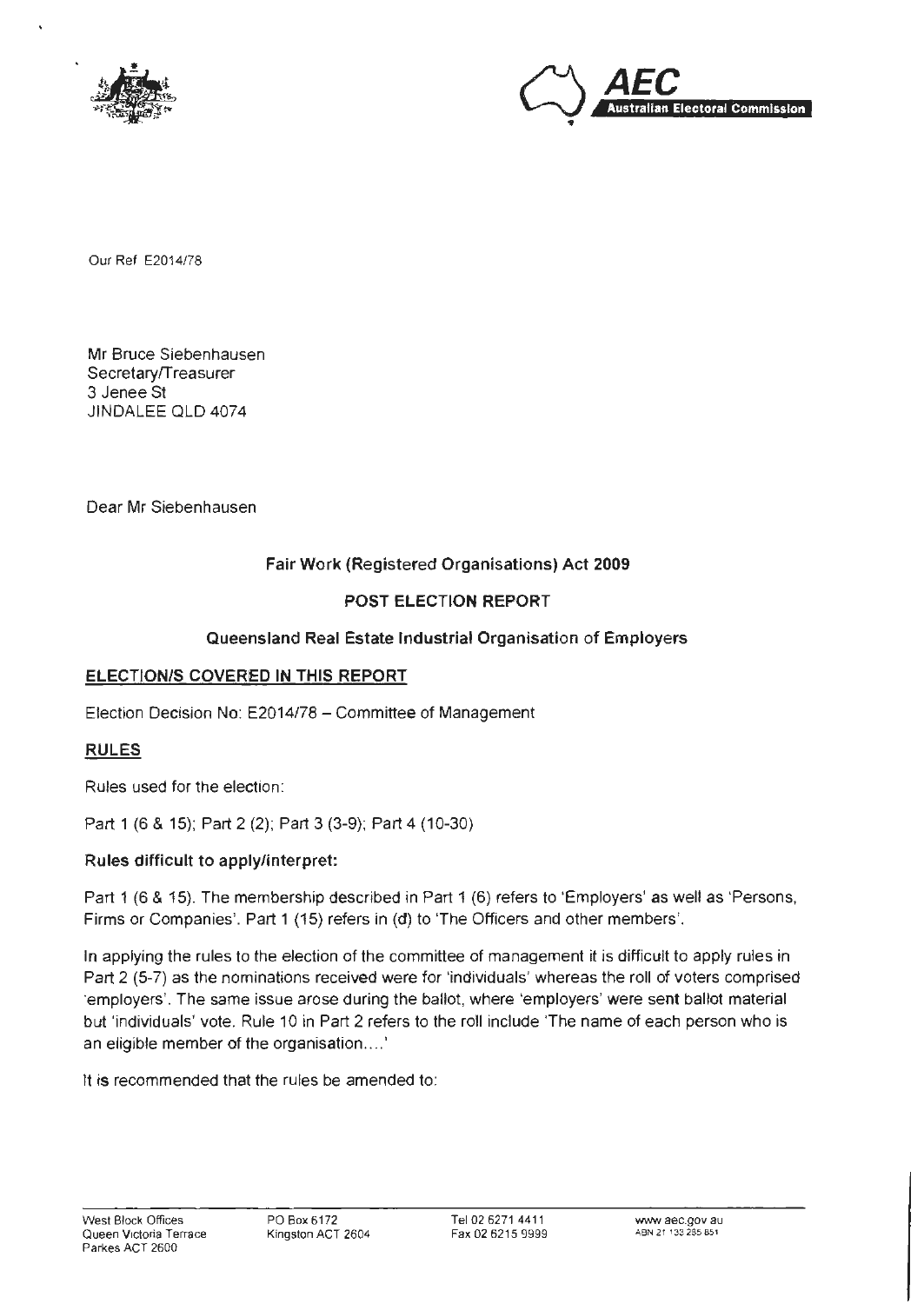- Rule 6. Membership: Should provide that the member 'employers/firms/companies' should identify an 'individual' who is authorised to act on behalf of the 'employer/firm/company' for the purposes of the election of the committee of management, and
- Part 2 Manager of Election: Should provide instruction that the 'Secretary/Treasurer' is to provide the Manager of the Election with a roll of members including the name and postal address of the 'individual' who is authorised to act on behalf of the 'employer/firm/company' who are members at the time of the election.
- Rule 5 (a) in Part 2 should specify that the notice be sent to the 'individual' who is identified  $\sim$ as the representative of the 'employer/firm/company'

### **ROLL OF VOTERS**

 $\ddot{\phantom{0}}$ 

Total number of voters on the Roll: 345

Number of apparent workplace addresses: 345

Other matters pertaining to the roll of voters: A small number of addresses on the provided roll were incorrect. Corrections were made during the conduct of the election where applicable.

#### **IRREGULARITIES**

No irregularities were identified.

Yours sincerely

David McKenzie Returning Officer

10 June 2014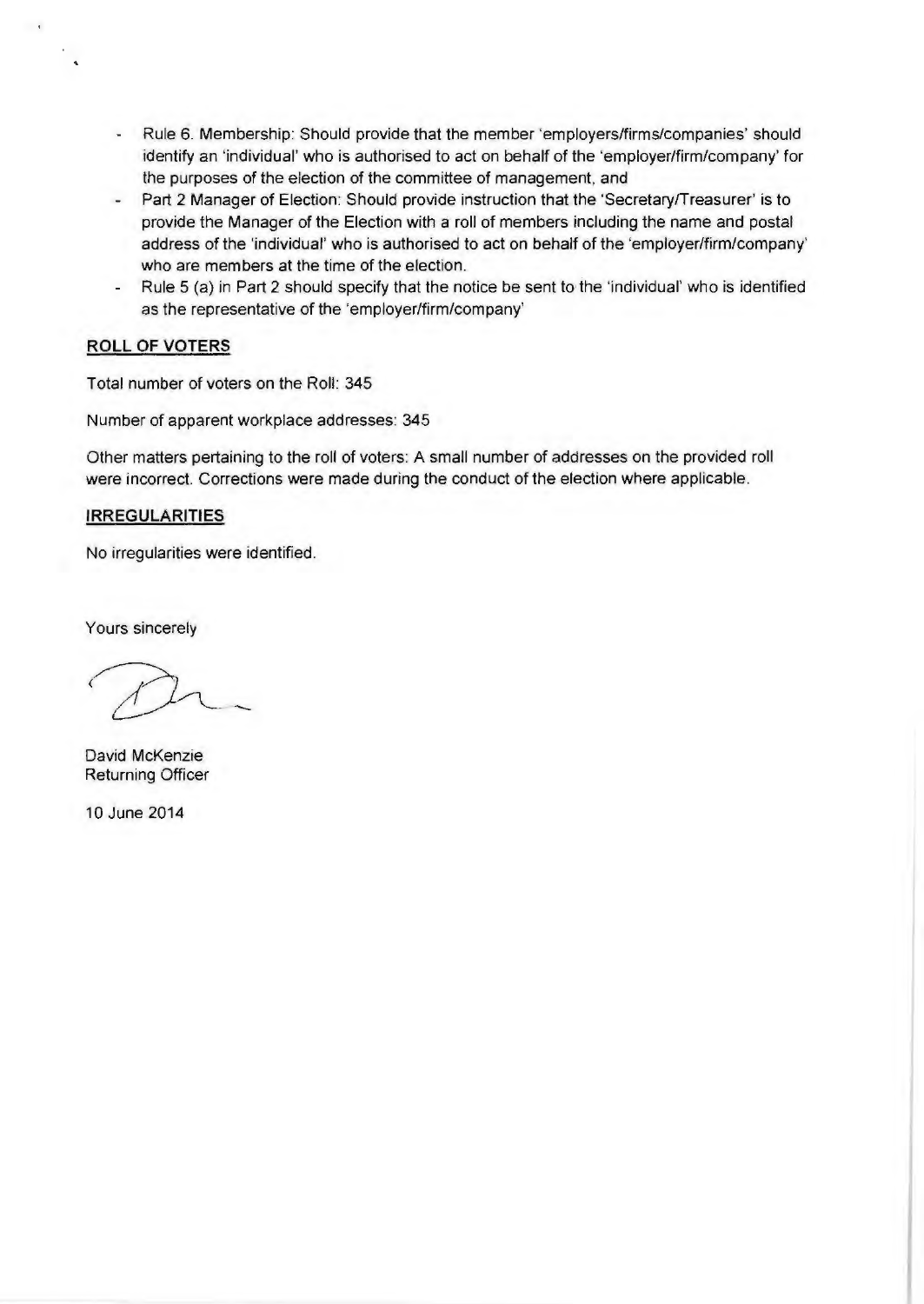Draft Letter on the Queensland Real Estate Industrial Organisation of Employees Letter head.

David McKenzie Returning Officer Australian Electoral Commission PO Box 6172 KINGSTON ACT 2604

Dear Mr McKenzie,

### RE: ELECTION REPORT INTO THE COMMITTEE OF MANAGEMENT ELECTIONS IN THE QUEENSLAND REAL ESTATE INDUSTRIAL ORGANISATION OF EMPLOYERS DATED 10 JUNE 2014.

I refer to your letter of 10 June 2014 setting out your post election report made pursuant to s 197 of the *Fair Work (registered organisations) Act 2009.* This letter is the Queensland Real Estate Industrial Organisation of Employers' response as required by s 198 of that Act.

This organisation does not share your concerns as to the interpretation of the rules identified in your report. The Queensland Real Estate Industrial Organisation of Employers has a counterpart body registered under the *Industrial Relations Act 1999* (QLD.). It is that counterpart body which instigated the registration of the federal organisation under the *Fair Work (Registered Organisations) Act 2009.* The rules of the organisation registered under the Queensland Act were used as the basis for the rules of the federally registered organisation with amendments made so as to comply with federal legislation. Elections under the Queensland rules have been conducted in Queensland for many years and have not been the subject of any criticism by the Queensland Electoral Commission who has conducted those elections.

In your letter you refer to Rule 6 of the federal organisation's Rules. That rule relates to membership of the federal organisation and is in similar if not identical terms to the queensland organisation's Rule. It needs to be read with the interpretation rule which defines employer as meaning a "person, firm, company or corporation engaged in, or employing persons working in the industry"'. Industry is also defined and relates to what is commonly identified as the real estate industry. Accordingly members of the organisation may be individuals, partnerships or companies. The persons who are eligible to be members are those who apply and are accepted as such under the rules of the federal organisation.

When it comes to voting in elections members must vote according to law as well as in accordance with the rules of the federal organisation. To adopt a rule or rules which would require nominated individuals to vote on behalf of partnerships or companies appears to the organisation to be an unwarranted intrusion into the internal affairs of those bodies. It seems to the organisation that votes cast by partnerships, firms or companies are either valid according to law or not. lf an authorised person votes on behalf of such bodies then it seems to the organisation that the vote cast is a valid one. Because the composition of such bodies may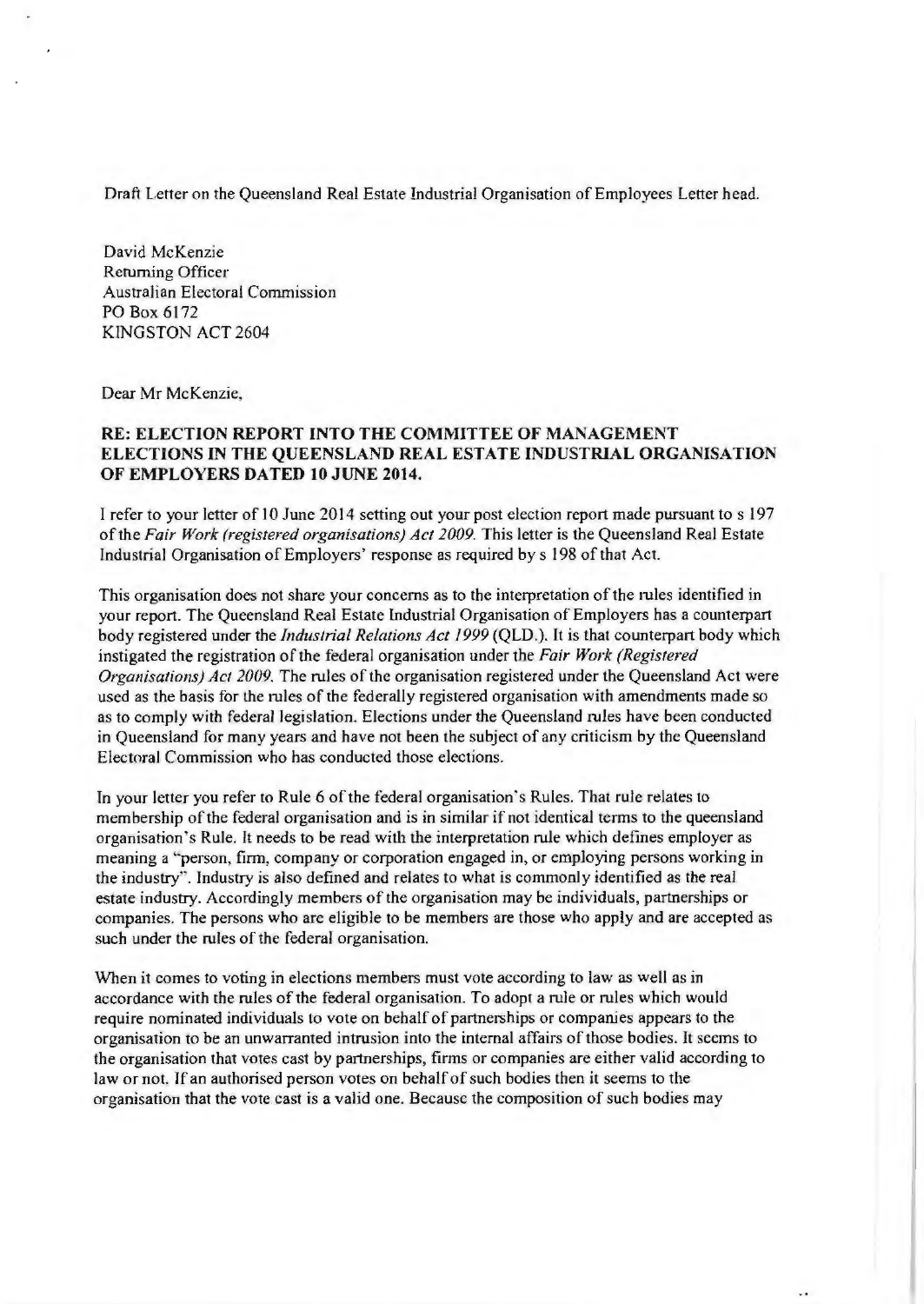change over time the nomination of a specific individual may also alter and accordingly would present difficulties in the administration of elections.

lt is for the above reasons and as presently advised that the federal organisation is of the opinion that no amendment should be made to the rules and we do not intend to initiate the amendments suggested by you. If you have a more compelling and sound view please advise and it will certainly be considered. The federal organisation through its committee of management is zealous in ensuring that its elections are conducted with integrity and represent the genuine intentions of its members.

As required by the appropriate legislation the federal organisation will take steps to inform its members of your report and the organisation's response as well as informing the General Manager of the Fair Work Commission.

If I can be of any further assistance, please do not hesitate to contact me.

Yours sincerely,

BRUCE SEIBENHAUSEN SECRETARY/TREASUER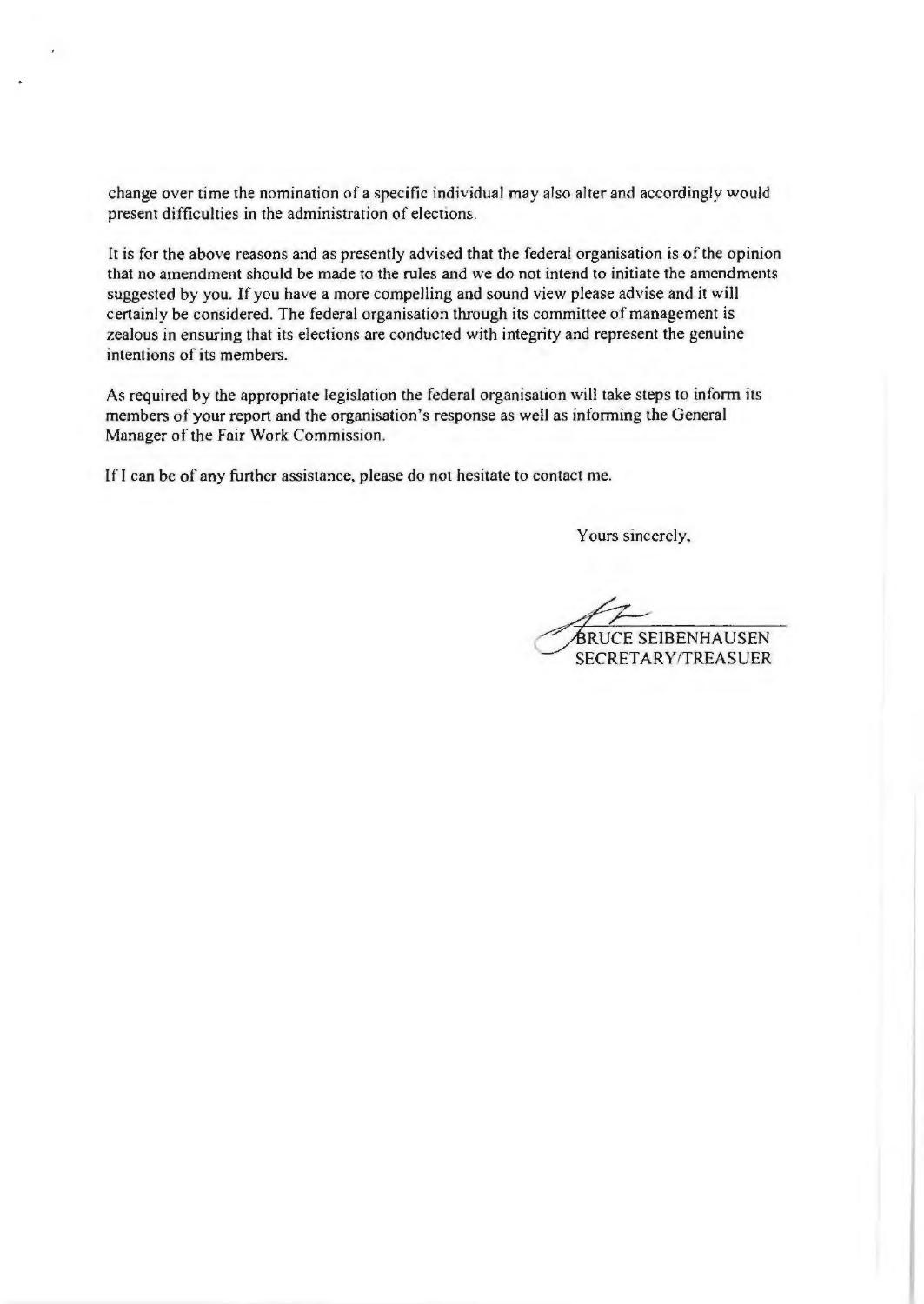### **Queensland Real Estate Industrial Organisation of Employees QREIO Committee of Management Election**

### **Declaration of Results for Contested and Uncontested Offices**

### **E2014/78**

Below are the results of the election for the following offices, conducted in accordance with the provisions of the *Fair Work (Registered Organisations) Act 2009* and the rules of the organisation.

### **Queensland**

| Total number of names on the roll of voters                   | 346 |
|---------------------------------------------------------------|-----|
| <b>Ballot papers issued</b>                                   | 346 |
| Replacement ballot papers issued                              | 0   |
| <b>Total Ballot Papers Issued</b>                             | 346 |
| Ballot papers/envelopes returned for scrutiny                 | 136 |
| Less ballot papers/envelopes rejected at preliminary scrutiny | 9   |
| Adjusting balance                                             | 0   |
| <b>Total Ballot Papers Admitted to Scrutiny</b>               | 127 |
| Percentage of ballot papers returned to number issued         | 39  |
| Ballot papers returned as unclaimed mail                      |     |
| Ballot papers not returned                                    | 209 |

| <b>President</b><br>Candidates                                                                                   | <b>First Preference Votes</b> | Votes                |
|------------------------------------------------------------------------------------------------------------------|-------------------------------|----------------------|
| LIN, Fang-ju<br>MILTON, Ray                                                                                      | 8<br>118                      | 8<br>118             |
| <b>Exhausted Votes</b><br>Loss/Gain by Fraction<br>Total votes<br>Formal ballot papers<br>Informal ballot papers | 126<br>126                    | 0<br>0<br>126<br>126 |

I declare Ray Milton elected.

### **Vice-President**

**Candidates** BROOKS, Lyall St John

I declare Lyall St John Brooks elected.

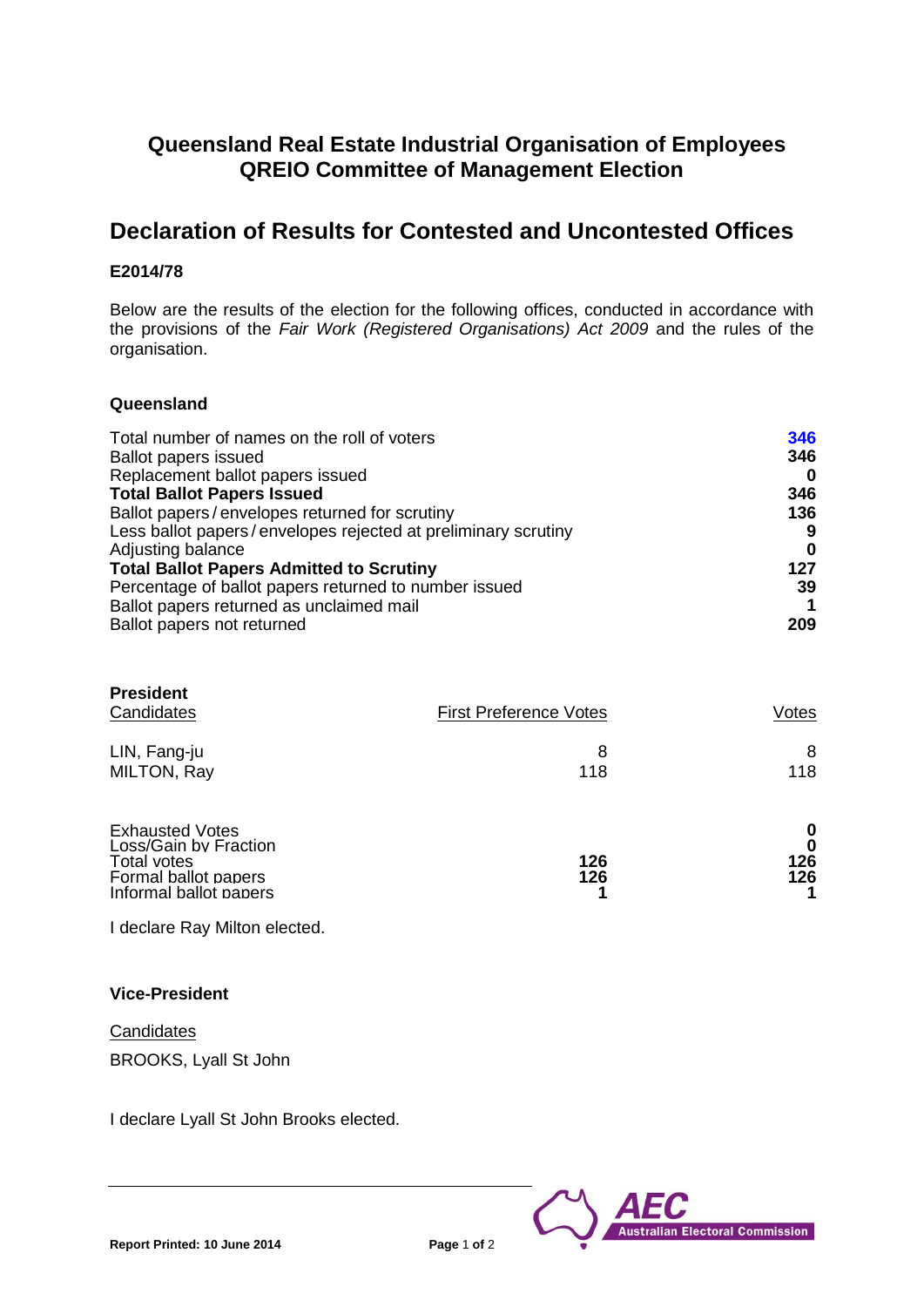### **Secretary/Treasurer**

**Candidates** SIEBENHAUSEN, Bruce

I declare Bruce Siebenhausen elected.

### **Committe of Management Member** (6)

**Candidates** 

ABSOLON, Ann BROOKS, Lyall St John SEARL, Colin Robert

I declare Ann Absolon and Colin Robert Searl elected. No other nominations received.

David McKenzie Returning Officer Australian Electoral Commission

10 June 2014

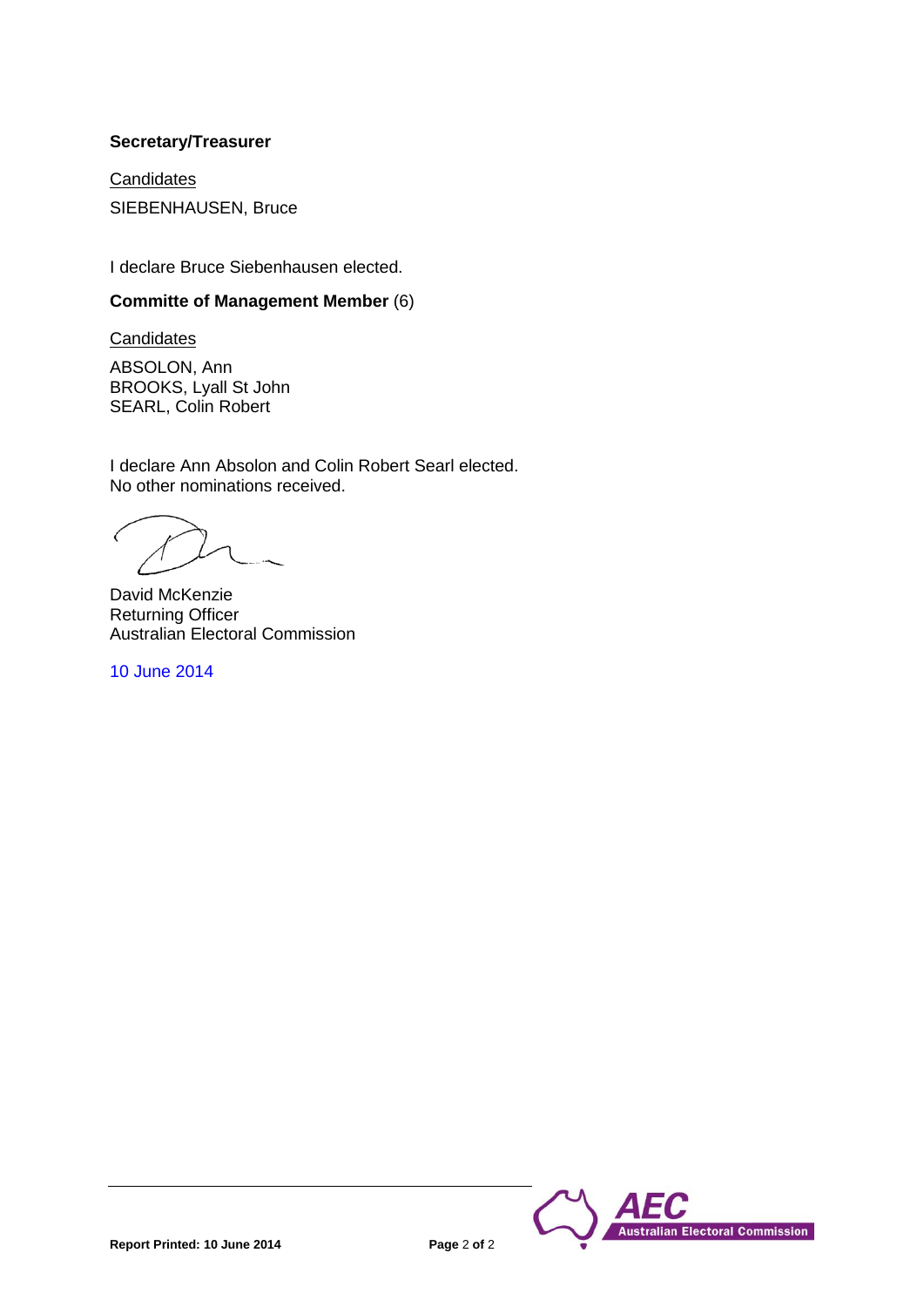

# **DECISION**

*Fair Work (Registered Organisations) Act 2009* s.189—Arrangement for conduct of an election

### **Queensland Real Estate Industrial Organisation of Employers** (E2014/78)

MR ENRIGHT MELBOURNE, 26 MARCH 2014

*Arrangement for conduct of election.*

**[1]** On 26 February and 21 March 2014 the Queensland Real Estate Industrial Organisation of Employers lodged with the Fair Work Commission the prescribed information in relation to an election for the following offices:

President Vice-President Secretary/Treasurer Committee of Management members (6)

**[2]** I am satisfied that an election for the abovenamed offices is required to be held under the rules of the organisation and, under subsection 189(3) of the *Fair Work (Registered Organisations) Act 2009*, I am making arrangements for the conduct of the election by the Australian Electoral Commission.



DELEGATE OF THE GENERAL MANAGER

Printed by authority of the Commonwealth Government Printer

<Price code A, PR548896>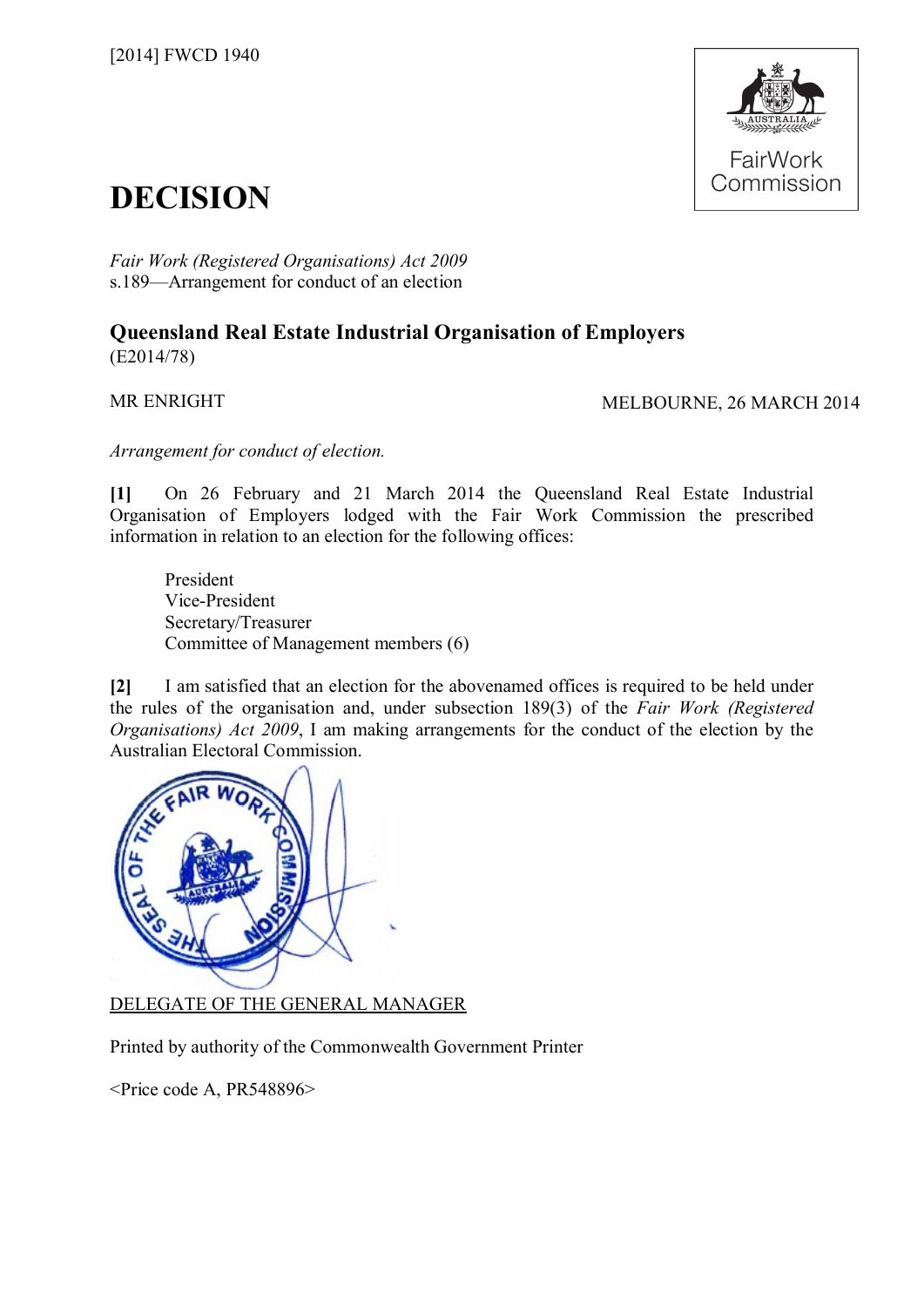#### **Bruce Siebenhausen**

**From: To: Sent: Subject:**  Attn: Liz "Bruce Siebenhausen" <bsiebenhausen@bigpond.com> <orgs@fwc. gov .au> Friday, 21 March 2014 3:12PM Election of officers

I am the Secretary/Treasurer of the Queensland Real Estate Industrial Organisation of Employers, which was granted federal registration on24 January 2014. The organisation is also registered in the Queenslkand jurisdiction.

I write to seek an election by the AEC of the organisation's Committee of Management, which under Rule 15 (d) are to be held biannually. Such Officers were last elected on 26 April 2012 by election conducted by the State Electoral Commission.

I am advised by Ms Ros Thiele of the Queensland State Registry that provided our State rules are changed to empower the Registrar to exempt us from conducting a State election if one is conducted by the AEC for our federal organsation, then an election for the State body is not required.

The prescribed information prescribed under s.189 (1) is as follows:-

(a) An election is required for the positions of-

President, Vice-President, SecretarytTreasurer and 6 other members of the Committee of Management

(b) the reason for the election is that-

The term of the offices will expire on 25 April 2014.

(e) the beginning and end of the period in which nominations will be called will be decided by the Manager of the Election under our rules.

(f) the day on which the roll of voters is closed will be decided by the Manager of the Election under our rules.

(g) the kind of voting system to be used is a direct voting system.

I, Graham Bruce Siebenhausen, Secretary/Treasurer of the above oprganisation hereby declare that the prescribed information is lodged under subsection 189 (1) of the Act and that I am aurhorised to lodge such prescribed information.

Bruce Siebenhausen Secretary/Treasurer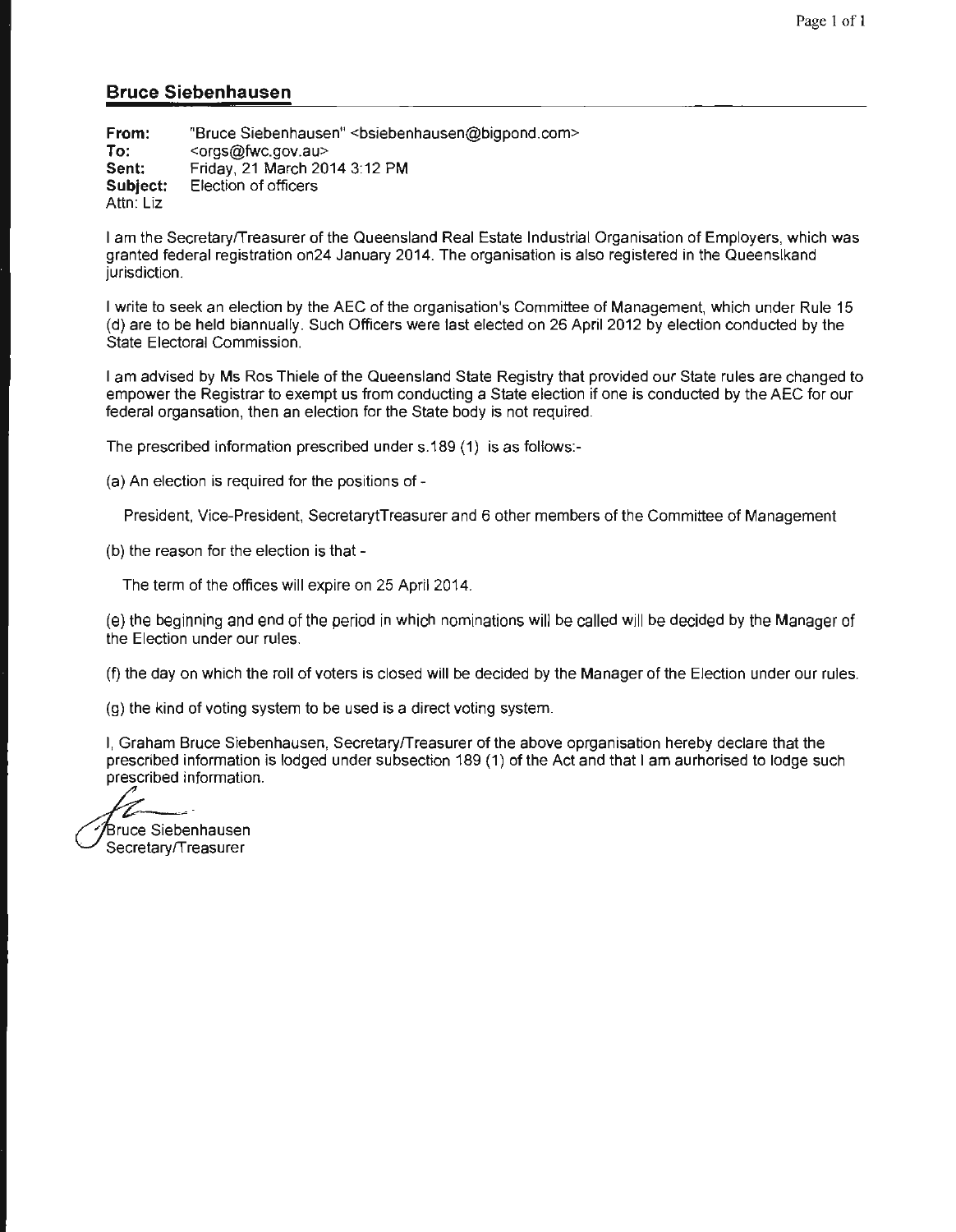The General Manager Fair Work Commission

Attn: Eve Anderson

I am the Secretary/Treasurer of the Queensland Real Estate Industral Organisation of Employers, which was granted federal registration on 24 January 2014. Th organisation is also registered in the Queensland jurisdiction.

I write to seek an election by the AEC of the organisation's Committee of Management, which under Rule 15 (d) are to be held biennially. Such Officers were last elected on 26 April 2012 by election conducted by the State Electoral Commission.

I am advised by Ms Ros Thiele of the Queensland State Registry that, provided our State rules are changed to empower the Registrar ti exempt us from conducting a State election if one is conducted by the AEC for our federal organisation, then an election for the State body is not required.

The prescribed information required under s 189 (1) is as follows:-

(a) An election is required for the positions of -

 President, Vice-President, Secretary/Treasurer and up to 6 other members of the Committee of Management

(b) the reason for the electionis that -

The term of the offices will expire on 25 April 2014.

(e) the beginning and end of the period in which nomintions will be called will be decided by the Manager of the Election under our rules.

(f) the day on which the roll of voters is closed will be decided by the Manager of the election under our rules.

(g) the kind of voting system to be used is a direct voting system.

I, Graham Bruce Siebenhausen, Secretary/Treasurer of the above organisation hereby declare that the prescribed information is lodged under subsection 189 (1) of the Act.